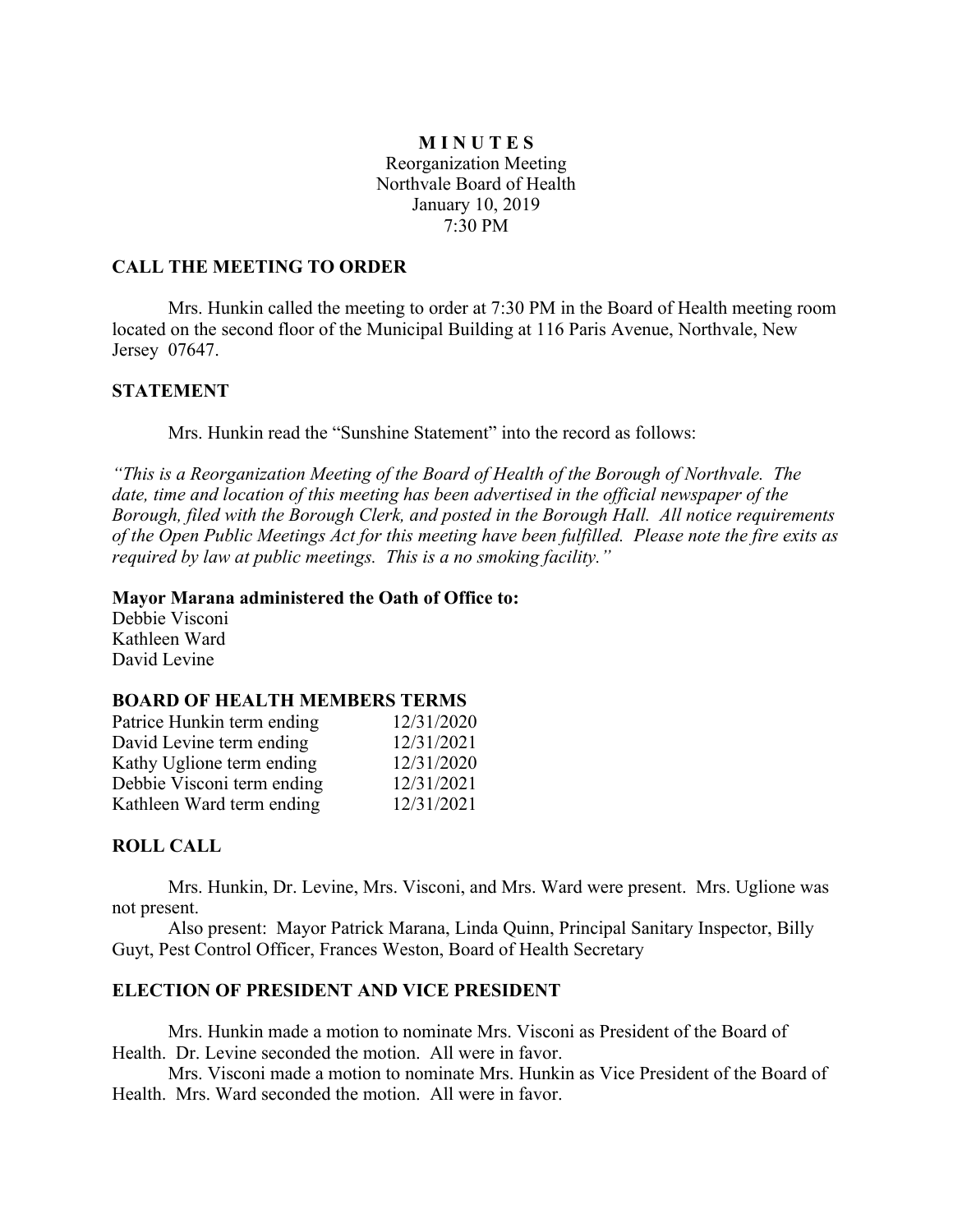# **APPROVAL OF MINUTES**

On a motion made by Mrs. Hunkin, seconded by Dr. Levine. Mrs. Hunkin, Dr. Levine, and Mrs. Visconi were in favor. Mrs. Ward abstained.

# **Approve Meeting Dates for 2019**

On a motion made by Mrs. Hunkin, seconded by Mrs. Ward all were in favor to approve the meeting dates for 2019 as follows: Jan. 10, March 7, June 13, October 3.

# **APPOINTMENTS**

On a motion made by Mrs. Ward, seconded by Mrs. Hunkin all were in favor to approve the following appointments:

TYCO Animal Control Services as Animal Warden for a one year term ending 12/31/19. William Guyt as Pest Control Officer for a one year term ending 12/31/19.

## **CORRESPONDENCE**

- **1. Immunization Audit Report**
	- Re: Northvale Public School
- **2. Department of Environmental Protection**
	- Re: 210 Henmarken Drive

## **RESOLUTIONS**

## **#2019-01 Authorize the Northvale Board of Health President to sign the 2019 Contract for TYCO Animal Control Services**

On a motion made by Mrs. Ward, seconded by Mrs. Hunkin all were in favor to authorize the Board of Health President to sign the 2019 Contract for TYCO Animal Control Services.

## **#2019-02 Authorize the Northvale Board of Health President to sign the 2019 Contract with Hillsdale for Child Health Conferences**

On a motion made by Mrs. Hunkin, seconded by Mrs. Ward all were in favor to authorize the Board of Health President to sign the 2019 Contract with Hillsdale for Child Health Conferences.

## **2018 REVENUE COLLECTED**

| \$175.00                        |
|---------------------------------|
|                                 |
| \$5,458.00                      |
| \$1,116.00                      |
| $\frac{\text{S}}{\text{10.00}}$ |
| \$17,180.00                     |
| \$16,125.00                     |
|                                 |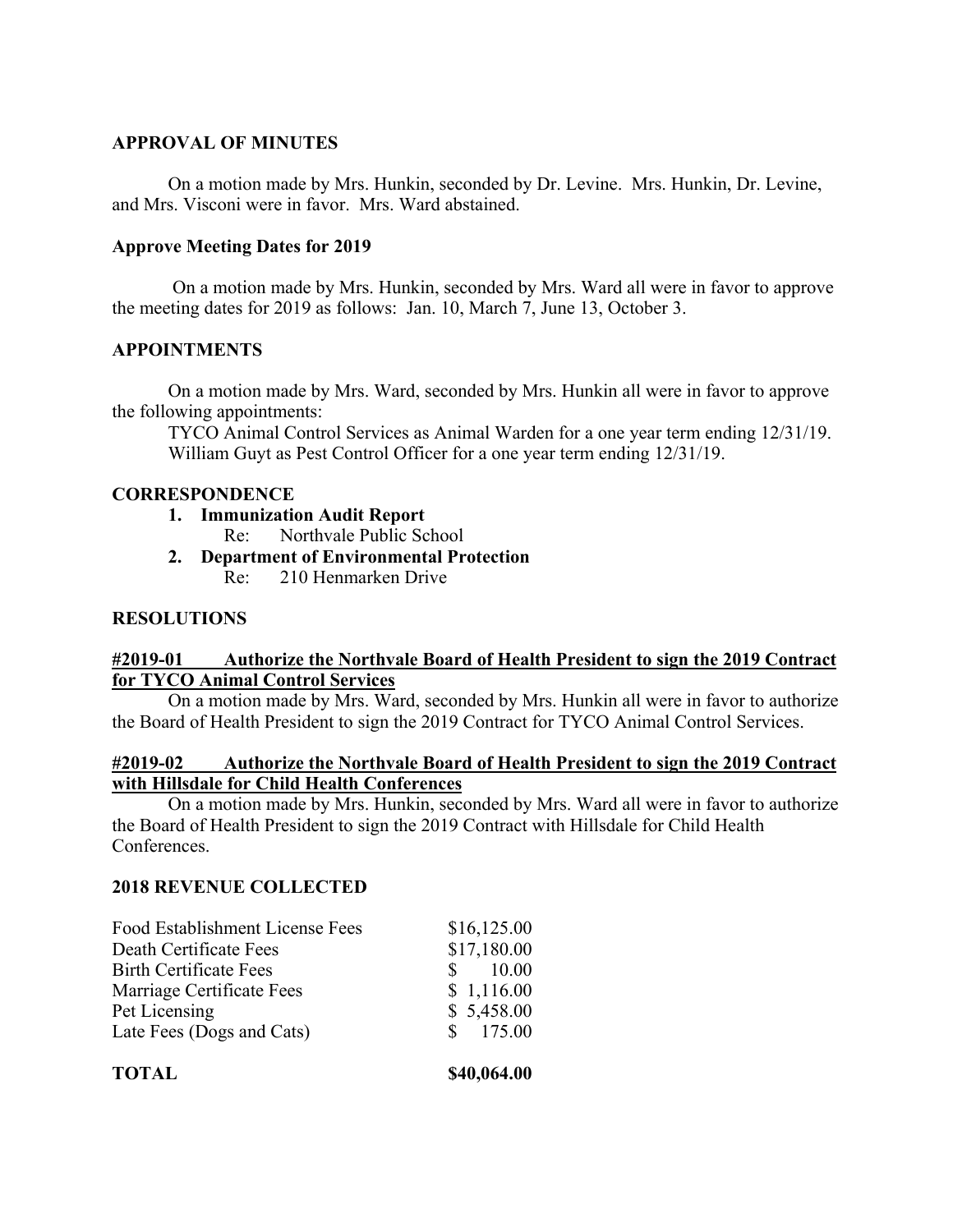# **PAYMENT OF BILLS**

Ratify and approve all bills paid between September 28, 2018 and December 31, 2018.

| <b>Office Concepts Group</b><br>Copy Paper                                  | \$62.87     |
|-----------------------------------------------------------------------------|-------------|
| <b>Frances Weston</b><br>Reimbursement – Rabies Clinic                      | \$20.00     |
| <b>RR</b> Donnelly<br><b>Safety Paper</b>                                   | \$31.50     |
| Dr. Stefanie Simon<br>Rabies Clinic                                         | \$150.00    |
| <b>Hillsdale Board of Health</b><br>Child Health Conference Sept/Oct/Nov    | \$140.00    |
| <b>ShopRite of Northvale</b><br>Flu Shots for Borough Employees             | \$525.00    |
| <b>ShopRite of Northvale</b><br>Flu Shots for School Employees              | \$450.00    |
| <b>Bergen County Dept of Health</b><br><b>Bloodborne Pathogen Training</b>  | \$18.00     |
| <b>Munidex</b><br>Health Dept Software Support                              | \$1,052.00  |
| <b>Bergen County Dept of Health</b><br><b>Final Payment Health Contract</b> | \$13,326.31 |
| <b>TYCO Animal Control</b><br>(Sept., Oct., Nov.)                           | \$1,650.00  |
| <b>NJ Department of Health</b><br>Animal License Fee (Sept., Oct.)          | \$6.00      |

On a motion made by Mrs. Hunkin, seconded by Mrs. Ward all were in favor to ratify and approve all bills paid between September 28, 2018 and December 31, 2018.

### **OPEN TO PUBLIC**

Mrs. Visconi opened the meeting to the public. There being no comments from the public, Mrs. Visconi closed the meeting to the public.

#### **SECRETARY'S REPORT**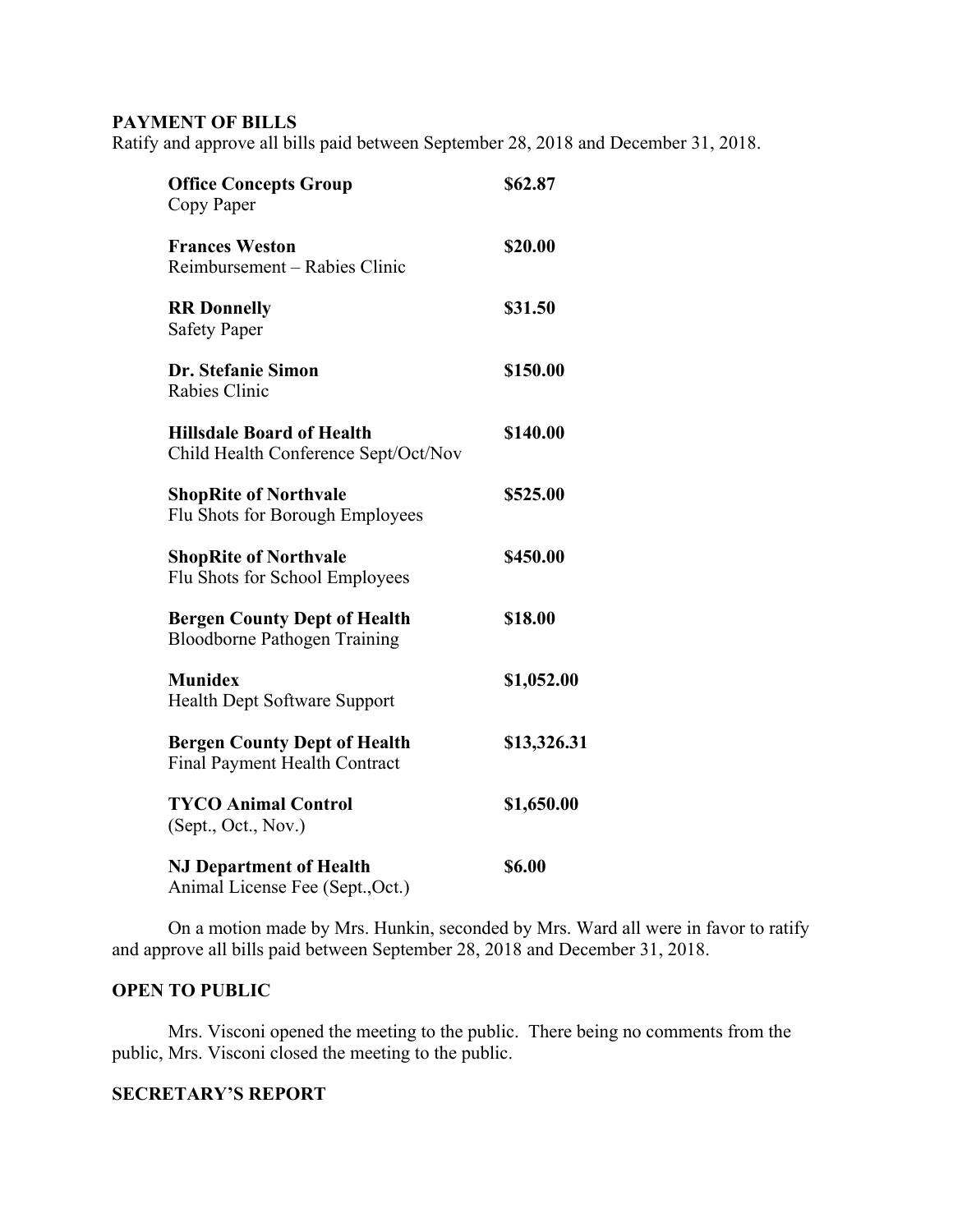Mrs. Weston reported that all Food License Renewal Letters for 2019 have been mailed out. There have been 50 licenses renewed, still waiting for 15 more. Also, all dog/cat renewals have been mailed. There were 387 dog and 41 cat renewals mailed out. So far 115 Dog Licenses and 15 Cat Licenses have been renewed. The next meeting will be March  $7<sup>th</sup>$  at 7:30 PM.

### **REPORTS**

#### **Nurse's Reports – September,October,November,December**

On a motion made by Mrs. Ward, seconded by Mrs. Hunkin all were in favor to accept the Nurse's Reports for September, October, November and December.

#### **Pest Control Officer's Report**

Mr. Guyt reported that there have been no complaints.

On a motion made by Mrs. Ward, seconded by Mrs. Hunkin all were in favor to accept the Pest Control Officer's Report.

#### **Health Officer's Report – September,October,November,December**

Mrs. Quinn reported that there is a new Wellness Center coming in on Pegasus Avenue. She also reported on the Paris Avenue chicken complaint. The Board members wanted to know how to get this problem remedied. Mrs. Quinn explained that they are waiting for a court date.

On a motion made by Mrs. Ward, seconded by Mrs. Hunkin all were in favor to accept the Health Officer's Report.

### **Animal Control Officer's Report – September,October,November,December**

On a motion made by Mrs. Ward, seconded by Mrs. Hunkin all were in favor to accept the Animal Control Officer's Reports for September, October, November, and December.

### **COUNCIL MEMBER REPORT**

Since Councilman Small was unable to attend, there was no report.

#### **BOARD MEMBERS COMMENTS**

The Board members welcomed Mrs. Ward to the Board. **ADJOURNMENT**

On a motion made by Mrs. Hunkin, seconded by Mrs. Ward all were in favor to adjourn the meeting at 8:05 PM.

Respectfully Submitted,